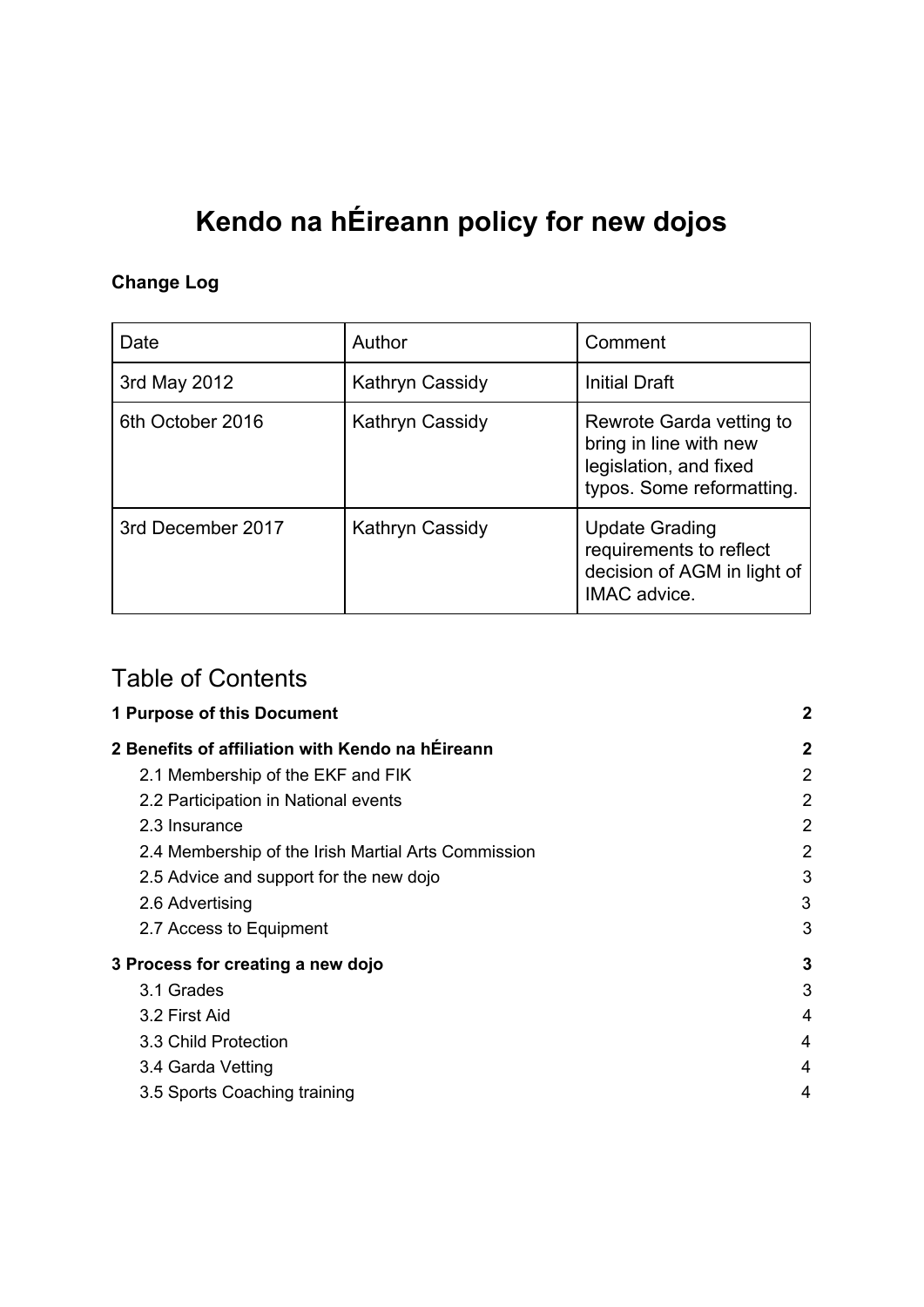# <span id="page-1-0"></span>1 Purpose of this Document

This document is concerned with the processes, rules and guidelines for new or existing Kendo, Iaido or Jodo dojos in Ireland who are interested in affiliating with Kendo na hÉireann. It sets out the benefits for a dojo of Kendo na hÉireann affiliation, and also outlines the responsibilities of both club leaders and Kendo na hÉireann.

# <span id="page-1-1"></span>2 Benefits of affiliation with Kendo na hÉireann

Affiliation with Kendo na hÉireann brings many benefits to a new dojo. Some of these benefits are outlined in the following sections, but this document does not attempt to present a comprehensive list.

### <span id="page-1-2"></span>2.1 Membership of the EKF and FIK

Kendo na hÉireann is a member of the European Kendo Federation (EKF) and the International Kendo Federation (FIK). Membership of these organisations is required in order to attend seminars, competitions or gradings in any other member country. In particular, these organisations set out the standards for dan grades in the arts of Kendo, Iaido and Jodo, and gradings conducted by bodies not affiliated with the EKF or FIK will not be recognised by any affiliated organisation.

### <span id="page-1-3"></span>2.2 Participation in National events

Membership of Kendo na hÉireann is required before an individual can register for or participate in any national events organised by Kendo na hÉireann. This includes the Irish National Kendo / Iaido Championships, as well as seminars, gradings and international competitions.

#### <span id="page-1-4"></span>2.3 Insurance

The federation organises an annual insurance policy which offers Public Liability Insurance to dojos.

#### <span id="page-1-5"></span>2.4 Membership of the Irish Martial Arts Commission

Kendo na hÉireann is a member of the Irish Martial Arts Commission (IMAC), the governing body in Ireland for Martial Arts in Ireland. Membership of this organisation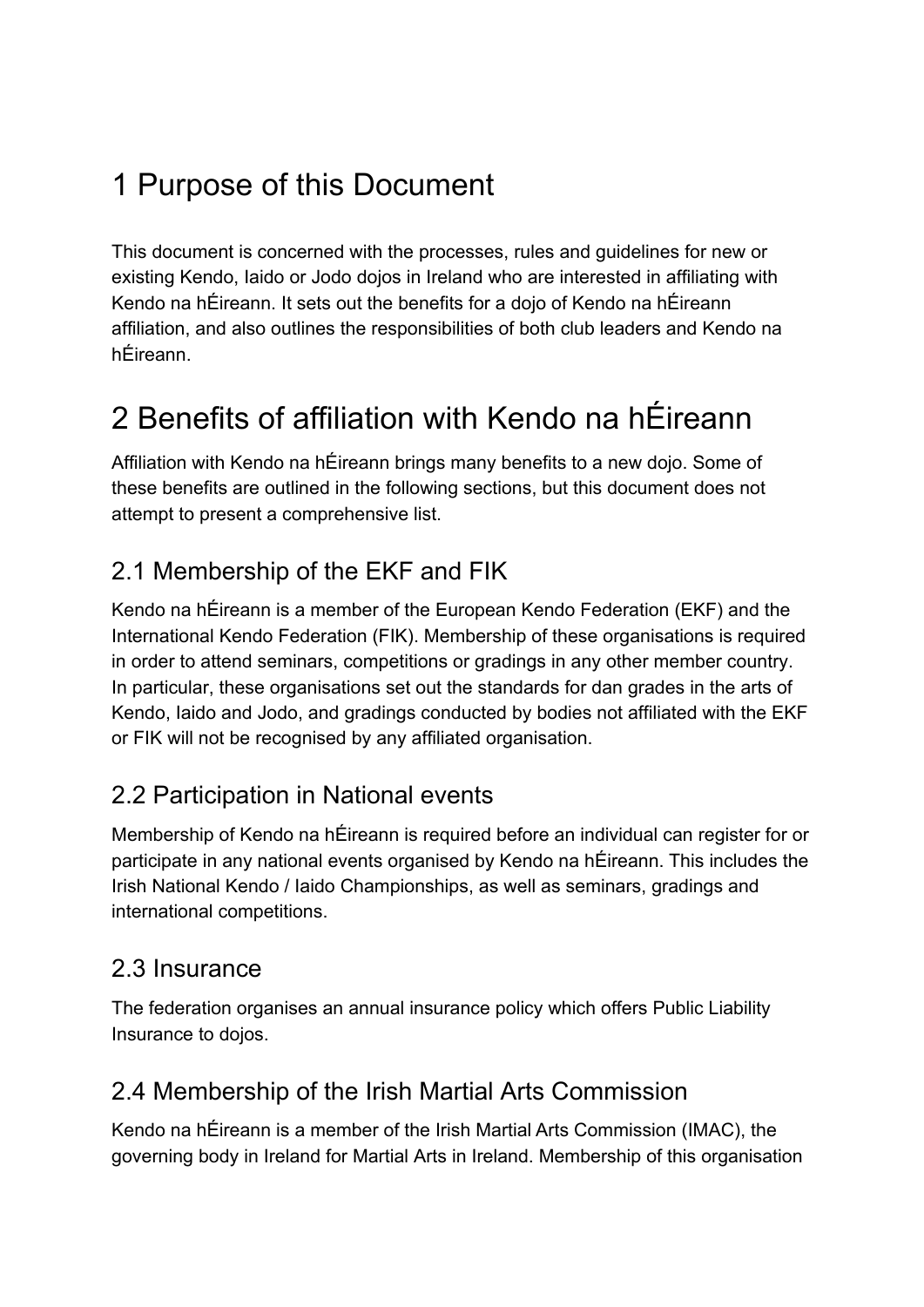gives the federation and clubs access to a range of training courses organised by IMAC, such as sports first aid courses and sports coaching courses. IMAC also oversees the Garda vetting process for coaches and others involved in teaching young people.

### <span id="page-2-0"></span>2.5 Advice and support for the new dojo

Kendo na hÉireann will provide support and advice to all new dojos to help them to get started. The federation will endeavour to make at least one official trip per year to a new dojo for the first two years of its existence.

#### <span id="page-2-1"></span>2.6 Advertising

Affiliated dojos are listed on the website of Kendo na hÉireann and all publicity and advertising materials.

#### <span id="page-2-2"></span>2.7 Access to Equipment

Kendo na hÉireann has a limited amount of equipment (e.g. Kendo Bogu) available to members on payment of a deposit. The deposit is fully refundable when the equipment is returned. Bogu rental is administered through the clubs and only members of affiliated dojos are permitted to participate.

Kendo na hÉireann will also, from time to time, be in receipt of grants or donations of equipment, some of which may be distributed to the clubs free of charge. This equipment will, unless otherwise stated, remain the property of Kendo na hÉireann (or IMAC in the case of equipment purchased as part of the Irish Sport's Capital Grant scheme).

# <span id="page-2-3"></span>3 Process for creating a new dojo

If a member wants to create a new dojo affiliated to Kendo na hÉireann they must apply in writing to the federation for permission to do so. If the Management Committee are satisfied that the proposed dojo is sustainable then provisional affiliation will be granted within one month. The "provisional affiliation" status gives the dojo leader(s) to fulfil the requirements for full affiliation set out in the following sections.

#### <span id="page-2-4"></span>3.1 Grades

The leader(s) of the proposed new dojo should be active within the federation and in principle hold at least 3rd Dan grade in their art. This requirement may be waived in certain circumstances (for example, where the dojo is located in a geographic